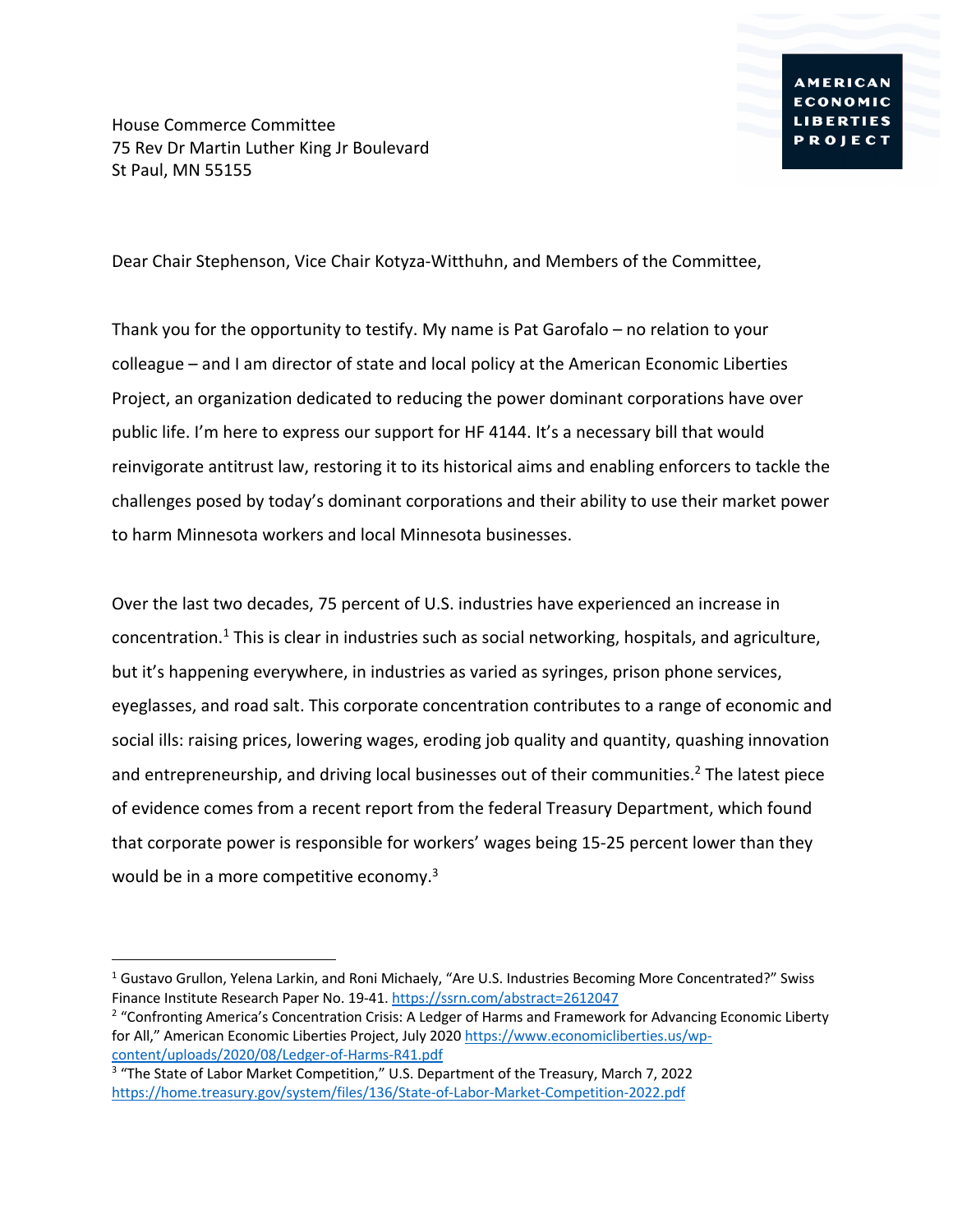Antitrust law is supposed to be one of the main remedies for this corporate abuse. But for the last several decades, U.S. courts have hollowed it out by accepting that the goal of antitrust law is only to promote efficiency, which is known as the "consumer welfare" standard, and was created by the courts in the 1970s. Under this standard, market power, fair dealing, and corporate concentration are mostly irrelevant. The consumer welfare standard contrasts with traditional antitrust law, which focused not only on prices but on protecting workers, suppliers, rivals and small businesses from abusive or anti-competitive tactics by powerful firms.

Under current state and federal antitrust law, then, victims – both businesses and workers – harmed by corporate power have little recourse. The bar for proving a firm is an illegal monopoly is too high, cases take too long and are bogged down by complex and unwieldy definitional fights over markets, and workers harmed by monopsony power – which is buyer power over labor markets – are left almost entirely out of enforcement regimes.

By reforming their laws, states can begin to empower antitrust enforcers and those harmed by dominant corporations to assert their rights once again. And a good place to start is HF 4144.

The bill creates a framework so that dominant firms with market power, whether on the selling, distribution, or buying side, are held accountable for abusing their power. Its "abuse of dominance" standard is a more realistic standard of antitrust scrutiny. It would allow enforcers to challenge many of the practices that have led to today's concentrated economy and that current antitrust law and precedent allow to go unchecked.

Particularly important are its protections for workers. Research has shown that most labor markets in the U.S. are highly concentrated<sup>4</sup>, and that dominant employers can exert power at much lower levels of concentration than current antitrust law addresses, which makes sense,

<sup>4</sup> JoséAzar, IoanaMarinescu, MarshallSteinbaum, and Bledi Taska, "Concentration in US labor markets: Evidence from online vacancy data," Labour Economics, Volume 66, October 2020, https://www.sciencedirect.com/science/article/abs/pii/S0927537120300907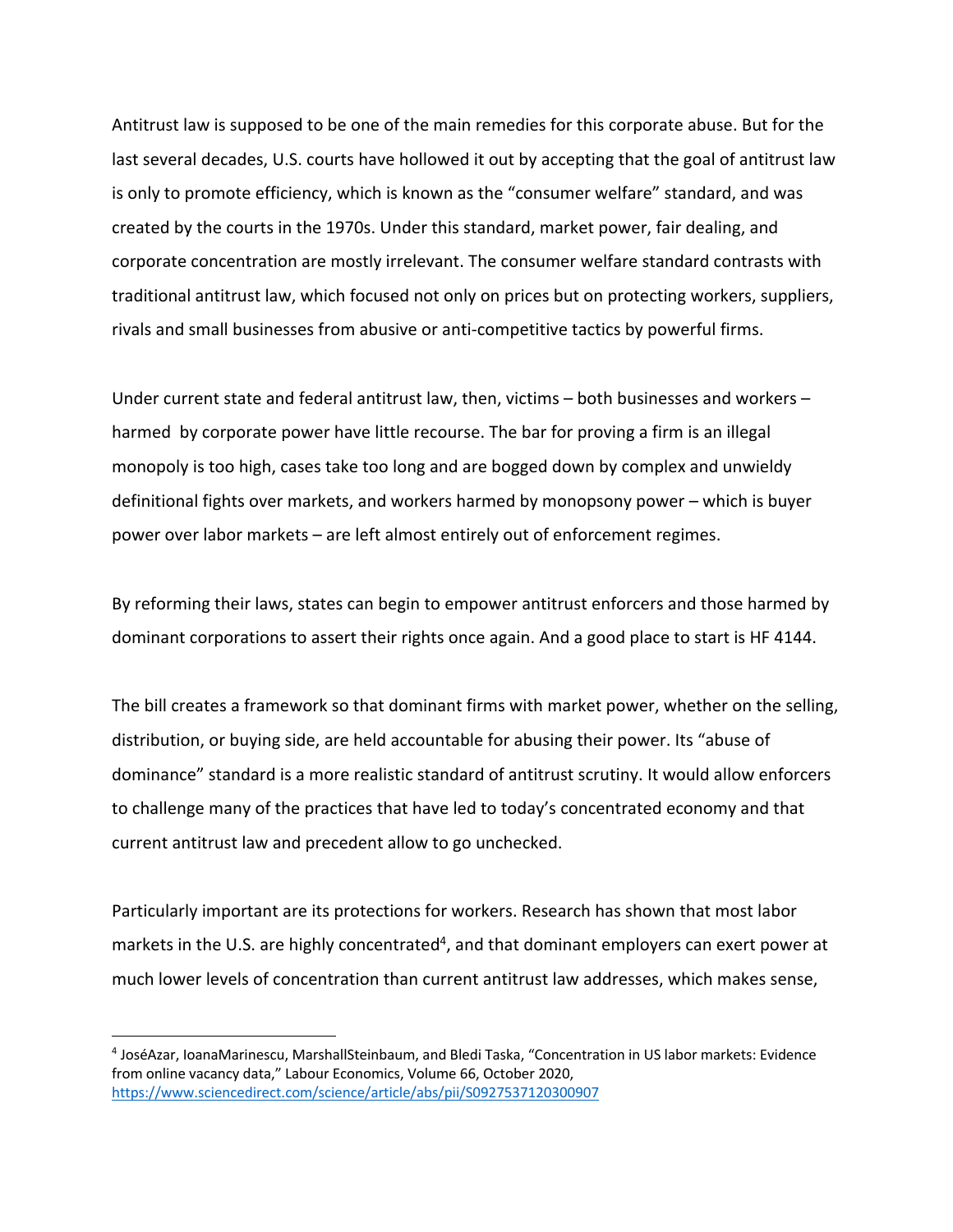since the job market is sticky: Changing a job, or moving to a new labor market in order to find a better one, is a big decision, and many workers are prevented from doing so due to other factors, such as family responsibilities. This gives corporations power to lower wages and degrade working conditions. In fact, markets with higher levels of concentration see more wage cuts and labor law violations.<sup>5</sup> HF 4144 begins to build a framework for addressing those harms.

To be clear, though, this bill does not make it illegal to be big. It merely asserts that dominant firms should be held to a special standard of scrutiny, to ensure that they are not abusing their dominance to unfairly harm competitors or workers.

And most firms simply do not have enough market power to be drawn under the bill's purview. To the contrary, we believe that reformed antitrust law would level the playing field for local businesses, so that they can compete on the merits of their ideas and products, rather than be subject to the whims of dominant gatekeepers. Most businesspeople will find that gatekeeping distributors, buyers, and sellers will find it harder to mistreat them, and that pricing for their inputs will become more transparent.

Finally, reinvigorating antitrust law is key for democracy. Dominant corporations, instead of competing in the marketplace, spend in the political arena in order to purchase rules that rig markets in their favor and allow them to extract resources from local communities. New powers for regulators and workers are needed to ensure that residents of local communities can make collective and well-informed decisions about the economic forces impacting their lives.

As national momentum gathers around the cause of reforming and updating antitrust law, Minnesota has an opportunity to lead the way and we hope you take it, with this bill and all of

<sup>&</sup>lt;sup>5</sup> Ioana Elena Marinescu, Yue Qiu, Aaron Sojourner, "Wage Inequality and Labor Rights Violations," https://papers.ssrn.com/sol3/papers.cfm?abstract\_id=3673495